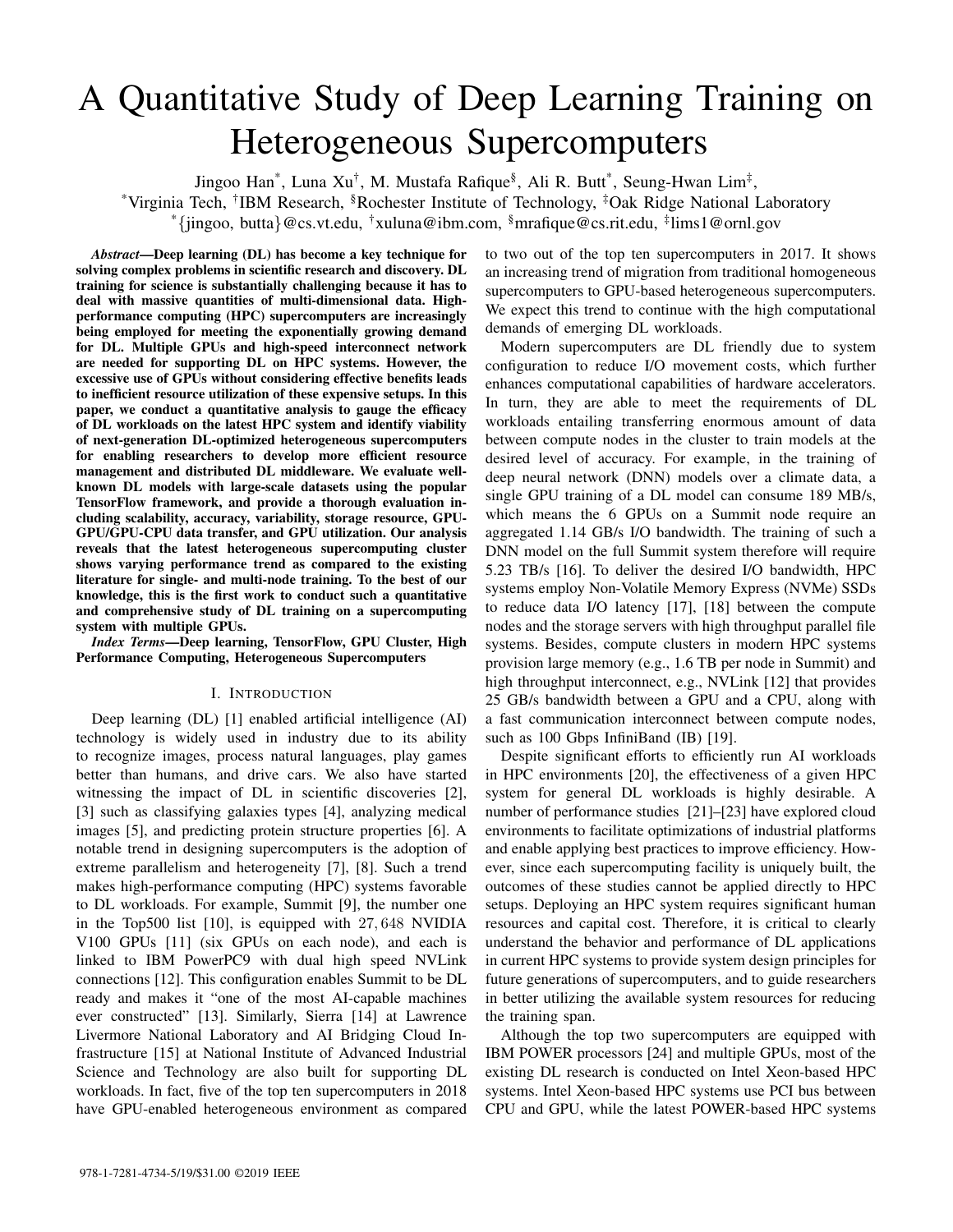use NVLink between CPU and GPU, providing 5 times faster connectivity than PCIe [25]. Therefore, it is a critical factor impacting the performance compared to the previous studies as faster NVLink between CPU and GPU significantly reduces communication bottleneck. Although, the existing studies [21], [26]–[31] show that multiple GPUs and large-batch size can improve training throughput, they do not provide insights into the factors impacting the performance. To this end, this paper aims at providing valuable insights into critical performance factors, and show that the general understanding of running DL workloads on conventional data centers cannot be applied directly to supercomputing facilities.

We provide a quantitative study of DL training in modern POWER-based HPC environments, i.e., Summitdev [32], and evaluate representative DL training models with large datasets. We use the popular TensorFlow [27] framework and train DL networks using publicly available datasets, such as ImageNet dataset [33]. Furthermore, we measured the training throughput on a single node and multiple machines, while varying different parameters, such as the number of GPUs, batch size, file systems, etc., to study the impact of these parameters on DL training performance. This paper provides a thorough evaluation using comprehensive metrics such as training scalability, accuracy, storage performance, GPU-CPU data transfer, and GPU utilization. To the best of our knowledge, this is the first work to quantitatively study DL training on IBM POWER-based large-scale HPC systems. Specifically, this paper makes the following contributions:

- We evaluate TensorFlow DL applications on a POWER8 based heterogeneous supercomputer with high-end GPUs, storage, and network devices to identify the performance bottleneck in DL training;
- We compare the effect of Lustre [34] and NVMe-based XFS file systems [35] on I/O throughput and variability during DL training;
- We analyze CPU-to-GPU and GPU-to-CPU communication patterns by scaling our evaluation from 1 GPU to 128 GPUs (comprising 458, 752 CUDA [36] cores); and
- We analyze the impact of different DL framework parameters such as, batch size, and the number of workers and parameter servers, on DL training throughput, and provide key observations for improving DL training performance on HPC systems.

#### II. BACKGROUND

In this section, we first give an overview of the architecture of a modern HPC supercomputer. Next, we briefly introduce a representative DL approach, convolutional neural network (CNN), and the basics of parallel training.

# *A. HPC Supercomputer Architecture*

DL has influenced the architecture of modern HPC systems. The world's fastest HPC systems use multiple GPUs for DL computation workloads. Unlike the traditional homogeneous systems, GPU-based heterogeneous HPC systems are more suitable for DL workloads because GPUs provide strong



Fig. 1: Architecture of the studied HPC system.

parallel computing capabilities with higher bandwidth between parallel threads. To alleviate I/O overhead of multi-GPU, GPUs and CPUs are connected through high throughput, e.g., 75 GB/s NVLink interconnect. As these supercomputers have thousands of compute nodes, high performance networks, e.g., 100 Gbps IB, are deployed to improve data movement between the nodes. The latest HPC architectures have started using NVM [37] devices as burst buffers to reduce I/O time [38]. Parallel file systems, e.g., Lustre [34], and General Parallel File System (GPFS) [39], are used to improve I/O throughput. Lustre has been deployed on a large number of supercomputers as shared storage resource for efficiently handling I/Ointensive workloads [40], [41]. Recently, Summit has adopted IBM's Spectrum Scale GPFS that provides more than 2 TB/s of bandwidth [13]. Figure 1 shows high-level architecture of Summitdev [32] supercomputer that we use in this paper.

#### *B. Convolutional Neural Network (CNN)*

A CNN is a type of DL model that contains multiple convolutional layers. The layers extract features from spatial information of the input data, without manual feature extraction [1], [42]. A convolution layer comprises multiple feature maps to extract different features. A single feature map shares the same weights and the same bias to detect the same feature from the input images. However, other feature maps in the same layer use their own sets of weight and bias to extract different types of features. Each layer performs convolution operation on the feature maps, and then forwards these results to the next layer. Convolution requires the sum of the element-wise multiplication for each pixel. Therefore, training a CNN involves convolution operation with a large number of parameters at each layer, which requires very large number of image data and high computational capacity. Overall, DL training involves a series of complex processes, each adjusting parameters and processing data.

Table I shows popular CNN models. LeNet, originally developed in 1998, has significantly less number of parameters than other models [43]. AlexNet and ResNet-50 contain more complex layers and parameters than LeNet, and have 61 million and 25 million parameters, respectively [44]. Although ResNet-50 contains much deeper layers than AlexNet, its number of parameters are much less than that of AlexNet as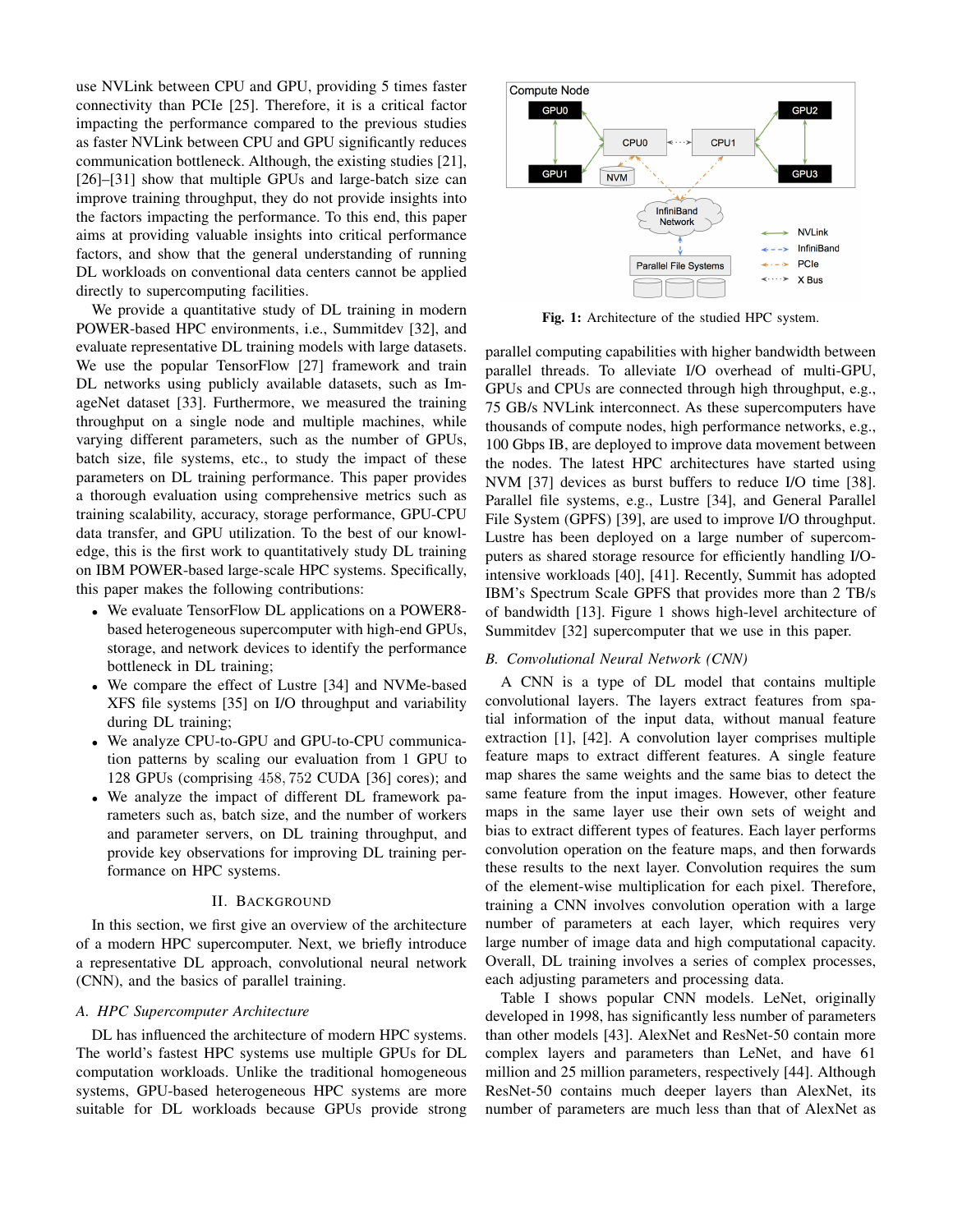TABLE I: CNN model information.

| <b>Network</b> | <b>Convolution</b><br>Lavers | <b>Fully Connected</b><br><b>Lavers</b> | Parameter<br><b>Size</b> |
|----------------|------------------------------|-----------------------------------------|--------------------------|
| LeNet          |                              |                                         | 50K                      |
| AlexNet        |                              |                                         | 61M                      |
| ResNet-50      |                              |                                         | 25M                      |
| ResNet-101     |                              |                                         | 45M                      |



Fig. 2: Data and model parallelism for DNN training on multiple GPUs.

ResNet deploys residual blocks that allow very deep networks with a smaller number of parameters than other CNN models.

*1) Parallel Training:* Training a large scale deep neural network (DNN) on a single server, even with high-end resources, would take many hours [45], [46]. Therefore, it is common practice to train such models in parallel. Figure 2 shows the two usual ways of parallelizing a DNN training, i.e., data parallel and model parallel. Data parallel approach partitions input data into batches, e.g., multiple images per batch, and replicates the network model on each GPU in a single node or multiple nodes. It essentially performs training of the same model with different batches of data. The weights are updated across all GPUs after each iteration. Increasing batch size reduces weight synchronization steps because the weight synchronization happens per batch, while very big batch sizes have a negative effect on training convergence [26]. Conversely, model parallel approach partitions a DNN model and assigns different portion of the DNN model's computation to multiple GPUs. For example, filters of a layer is split across GPUs, where each GPU performs convolutions with different parts of the filters [47]. Each GPU requires the output from other GPUs to synchronize results for a layer [26]. If the size of a model is large, then it would be challenging to upload the entire DNN model into GPU memory. In such a case, model-parallel approach is preferred. Previous studies have shown that the model parallel training causes more frequent synchronization overhead than the data parallel training [45], and data parallel approach scales better for convolutional layers than model parallel approach [26]. Therefore, the model parallel approach is currently not widely used. In our evaluation, we tested AlexNet and ResNet-50, where the number of convolution layers is larger than the number of fully connected layers. These DNN models fit into GPU memory on our HPC systems. Hence, we selected data parallel training for our evaluation.

*2) Parallel Training in HPC:* As shown in Figure 1, each node in our evaluation environment is equipped with multiple GPUs connected to two CPU sockets via NVLink, where



Fig. 3: Parameter server architecture for distributed deep learning.

all GPU-to-GPU and CPU-to-GPU connections go through NVLink. We evaluate our target system for data parallel approach at intra-node and inter-node levels. For intra-node level, each node fetches parameters into main memory, which are then copied into each GPU memory through NVLink. It enables each GPU to have its own copy of the parameters that it uses to process different part of a batch. Whenever one iteration is finished, a master GPU, referred to as GPU0, gathers the gradients from other GPUs through NVLink. GPU0 aggregates all gradients, and then sends the aggregate to the CPU on the worker. Finally, the CPU pushes the single aggregated gradient into the parameters.

For inter-node level, we adopt the widely applied parameter server architecture [48] for distributed parameter aggregation as shown in Figure 3. Under such a scheme, two types of nodes are deployed, i.e., parameter server and workers. Parameter server maintains globally shared parameters that can be shared by multiple workers. Input data and computational workload are distributed to multiple worker nodes. Each worker node retrieves the latest parameters from the parameter server, reads input data from the storage systems, processes training, and sends updates back to the parameter server directly.

Summary: In distributed training, the total number of iterations for training a single network model are distributed between workers. Before performing the computation, the model parameter *W* is pulled from the parameter server to all workers. The training data subset, called mini-batch, is loaded from the storage devices to the main memory. After decoding and resizing the data, the data is then divided across the GPUs. Multiple GPUs are deployed in each node for achieve further intra-node level data parallelism, i.e., if a mini-batch has 128 images and there are four GPUs in a single compute node, then 32 images can be trained simultaneously during one iteration by each GPU at each node. GPU0 gathers gradients from other GPUs, and sends an aggregated gradient to the CPU. Then, each worker pushes the updated delta *W* to the parameter server to maintain the latest model parameters.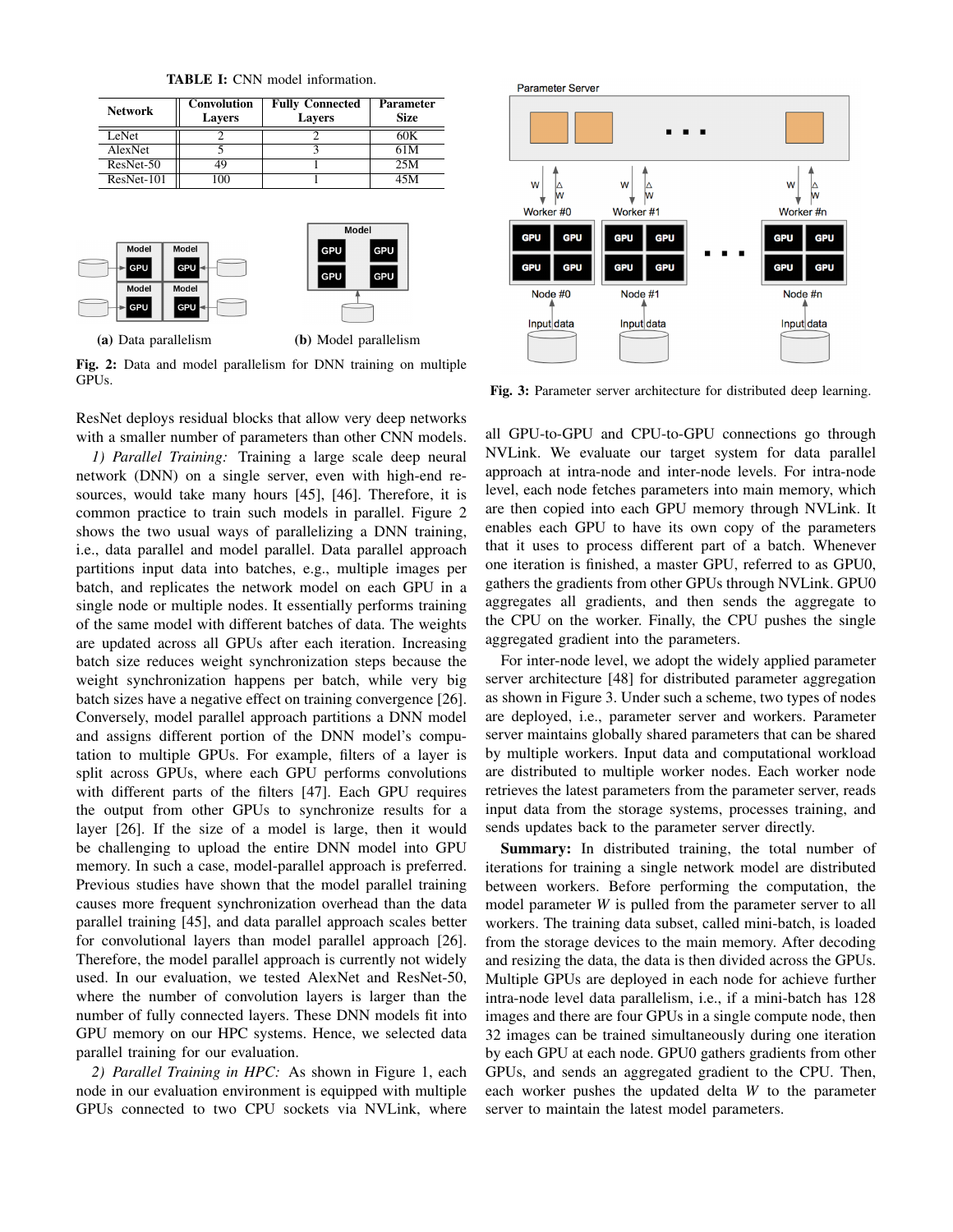#### III. METHODOLOGY

Performance of DL training has been well studied on commodity servers [28], [31] and cloud environments [27]. However, DL training has not been thoroughly studied on the latest HPC systems (such as IBM-built heterogeneous supercomputers), in spite of the effort and revenue invested in building DL-ready HPC systems. Simply applying the lessons from commodity servers and clouds to a HPC systems is not recommended given the significant differences in the hardware and software architecture, configurations, and scale. Thus, it is crucial to understand how DL training performs atop state-ofthe-art DL-ready HPC systems, and to evaluate cost–benefit trade-offs, diagnose bottlenecks, and improve hardware and software designs to efficiently support DL training.

Existing studies reveal that DL training is computeintensive [49], less sensitive to data I/O [50], and suffer from network communication overhead when scaling-out [29], [50]. In fact, modern HPC systems are being designed with these assumptions about the DL training behavior. In our study, we quantitatively validate these conclusions in top HPC systems with high-end GPUs, storage systems, and network devices. Our study aims to answer the following research questions:

- Do traditional performance understanding and assumptions of DL training still hold in DL capable HPC systems? For example, do large-batch training and multi-GPU training provide scalability?
- How much performance benefit can be achieved from the upgrade of GPUs, modern storage and network devices for DL applications?
- Do DL applications scale with the increasing number of parameter nodes, worker nodes, and GPU devices? What is the communication overhead for scaling-up and scaling-out?
- How do workload characteristics have impact on the performance indications?

We design our experiments to answer the above research questions. First, we conduct our experiments on a supercomputer, i.e., Summitdev, that provides an early access development platform for the top ranked supercomputer Summit with latest configurations. Our system architecture is shown in Figure 1. Specifically, our test bed has 54 compute nodes where each compute node has four NVIDIA Tesla P100 GPUs and two IBM POWER8 CPUs as shown in Table II. Each P100 GPU has 3584 CUDA cores and 16 GB memory (maximum memory clock frequency is 715 MHz, and the peak memory bandwidth is 732 GB/s).

We select TensorFlow deep learning framework for our experiments because of its wide adoption in academia and industry [51], [52]. We choose TensorFlow 1.8 with CUDA 9.0 [53] and cuDNN 7.0.3 [54]. We use the default GPU memory option, where TensorFlow allocates GPU memory dynamically when necessary. We focus on CNN training as it has been well-studied with a lot of variable models, and is proven to be easy to scale with data-parallel schemes. We select ImageNet dataset [33] in this paper for training the model

TABLE II: Specification of the evaluation environment.

|                 | <b>Summitdev Supercomputer</b> |
|-----------------|--------------------------------|
| Compute nodes   | 54                             |
| <b>GPUs</b>     | 4 NVIDIA Tesla P100            |
| <b>CPUs</b>     | 2 IBM POWER8                   |
| Cores per CPU   | 10                             |
| CPU core clock  | $2.0$ GHz                      |
| Main memory     | 256 GB                         |
| <b>NVLink</b>   | NVLink 1.0 (40 GB/s)           |
| Interconnection | Mellanox IB EDR (100 Gbps)     |
| File systems    | Lustre, NVMe-based XFS         |
| <b>NVMe</b>     | 800 GB NVMe per compute node   |

as it is widely used for DL evaluation [55], [56], and therefore, offers a representative benchmark. There are about 1.2 million images of 1, 000 categories for training and 50, 000 images for validation. For training, we use TensorFlow-Slim [57] suite, a library that provides various image categorization models.

We measure the training throughput (images per second) as our performance metric, since it is a de facto metric used in the DL community. We conduct experiments with data both from locally-attached NVMe SSDs and Lustre file system to identify the performance benefit of fast local storage. Moreover, we record the performance variance of both scenarios as we expect Lustre to suffer from network congestion when I/O load is high, while local SSDs will not be affected by other users. We conduct experiments to analyze scaling characteristics of the studied DL workloads. We scale our workloads from 1 GPU to 128 GPUs. For distributed training, we conduct experiments with increasing number of workers with the fixed number of parameter server, and increasing number of parameter servers with fixed number of workers to study the impact for different scaling configurations. We quantitatively study the communication overhead of scaling-up with data transfer measurements between CPU and GPU, as well as between multiple GPUs. Finally, to answer the last question, i.e., effects of workload characteristics, we analyze the performance impact of model parameters, such as batch size and data store formats, in addition to selecting models with different characteristics, in the evaluation of the DL models studied in this paper.

### IV. EVALUATION RESULTS

We setup our experiments according to the methodology as described in Section III. We built TensorFlow to support the IBM POWER architecture in our platform, and configure TensorFlow to use IP over IB for distributed training in parameter server mode. We also made necessary modifications to TensorFlow-Slim package to support distributed training with parameter server mode. We run each experiment five times and report averages with 95% confidence intervals, except for cases where negligible variation is observed between runs.

## *A. Overall Performance*

We first give an overview of performance of the studied workloads (Table I) in our experimental setup. As shown in Figure 4a with the results of Lustre, LeNet [42] performance is faster than other neural networks. This is because LeNet has less number of layers and parameters as compared to the other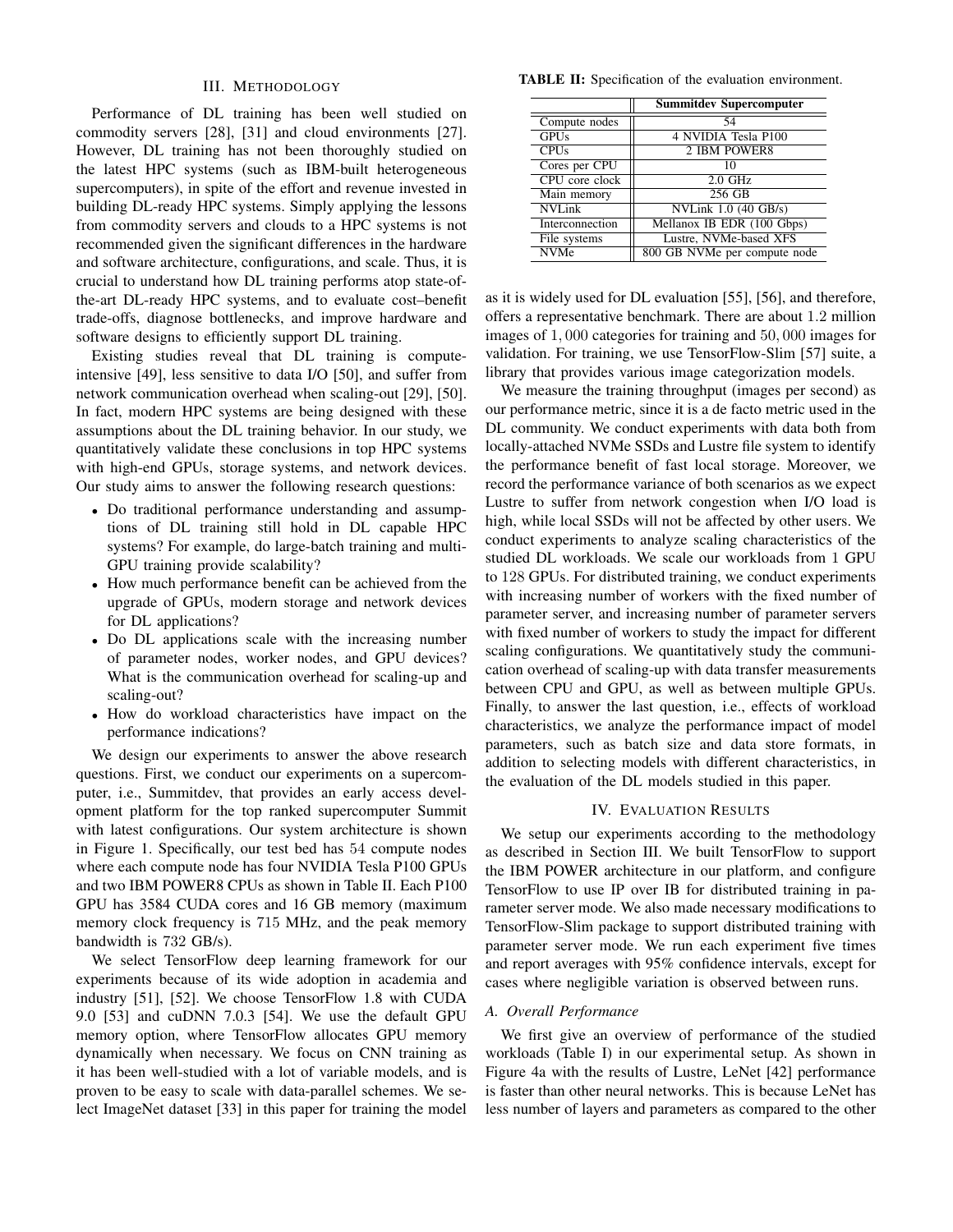

Fig. 4: Training with Lustre and NVMe.

DL models. Similarly, ResNet-101 has the worst performance among the models as it has the biggest number of layers as shown in Table I. The evaluation of different models on HPC shows a similar trend to the existing studies [58]. In our following sections, we will breakdown the obtained performance to investigate in detail the impact of each component in our HPC setting on the training of the studied DL models.

The biggest highlight of DL-ready supercomputers is the upgrade of GPUs. To test how much DL can benefit from a top class GPU, we also tested the GPU utilization using the studied workloads. Figure 5 shows the results. Our evaluation shows that the GPU utilization increases with the increase in the number of layers of DL models. LeNet shows the lowest GPU utilization with only 2.3% whereas the utilization goes up to 69.9% for ResNet-101. This result confirms that the computation overhead of ResNet-101 is higher than other CNNs, which slows down the overall training throughput. However, we can see that the number of layers almost doubles from ResNet-50 to ResNet-101 model, but the performance only decreases by 7%. This is due to the high utilization of GPU using ResNet-101 model, which significantly benefits the training throughput. Our results show that GPU upgrade is useful for compute-intensive models, such as ResNet, instead of simple DL models, such as LeNet. Moreover, even with ResNet-101, the GPU utilization is only less than 70%. It is essential to design algorithms for models, resource managers, workload schedulers that are able to fully utilize available high performance GPUs. We further discuss the communication overheads with the upgrade of numbers of GPUs in a single node in Section IV-C.



Fig. 5: GPU utilization using different storage configurations.

# *B. Impact of Storage*

As described in Section III, each node in our experimental platform is supplied with a 800 GB NVMe SSD, and a parallel file system (Lustre) is shared by all cluster nodes for serving I/O requests. We first measure the I/O performance of both storage configurations. We run the default read tests with a 2.5 GB file using the UNIX dd [59] command. We observe an I/O read throughput of 7.2 GB/s for NVMe SSD, and 4.2 GB/s for Lustre file system. We also observe that the performance variance of NVMe SSD is more stable than Lustre, i.e.,  $7.0 \sim$ 7.3 GB/s for NVMe SSD,  $2.0 \sim 5.2$  GB/s for Lustre. This gives a performance variation of 0.3 GB/s for NVMe SSD as compared to a performance variation of 3.2 GB/s for Lustre. Note that performance of Lustre file system is dependent on the I/O requests from all users in the system. With this raw performance difference in mind, we now examine how high throughput I/O devices, such as NVMe SSD, can impact the performance of DL using different training models.

We measure the training throughput with input data in Lustre and XFS (local file system on NVMe SSD) storage systems respectively to identify the storage bottlenecks of these storage systems. In our evaluation platform, Lustre is distributed across multiple storage nodes and might create a network bottleneck with increasing number of I/O requests from distributed cluster nodes, whereas NVMe is mounted using XFS file system where each node has its own NVM that serves as a burst buffer. Therefore, storage bottleneck can cause a performance degradation in DL training over Lustre storage system. Figure 4a shows the results. We can observe from the figure that training on the same dataset has a similar performance trend for both back-end storage systems. The performances of LeNet and AlexNet DL models using NVMe are faster than the corresponding performances on Lustre, i.e., 4.63% and 1.75%, respectively, while the performances of ResNet-50 and ResNet-101 models are almost identical for both configurations. The result shows that NVMe can enhance the training throughput of DL models where computational overhead is not significant.

The I/O performance of Lustre file system is heavily dependant on the overall I/O in the system, whereas the performance of NVMe is dependent on the I/O load at the corresponding node. Figure 4b shows the difference between the shortest and the longest training times using the two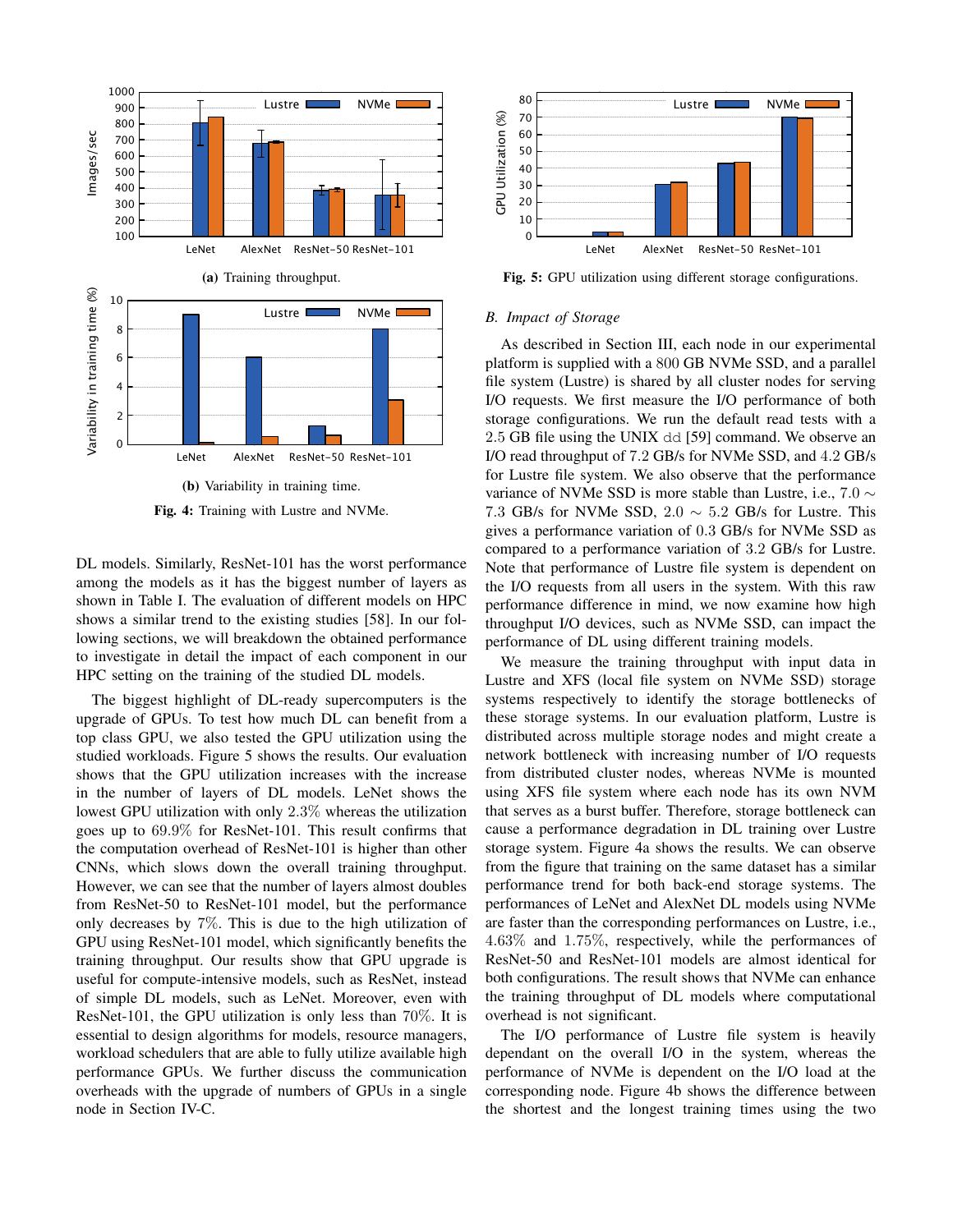

Fig. 6: Training throughput using multiple GPUs.

configurations. While the training times on NVMe is very stable and shows a negligible performance difference between  $0.1\%$  and  $3.1\%$ , the training time on Lustre shows a variability between  $1.3\% \sim 9.0\%$ . This result shows that an unstable storage system can affect DL performance because of the variability in the training time. We expect the variance in the case of Lustre file system to further increase when it is being used by a large number of users with a diverse set of workloads, thus creating more noise for the file system.

#### *C. Impact of Scale*

In the next set of experiments, we explore how DL training scales in HPC systems with increasing number of hardware resources. We analyze scale-up in a single node with a maximum of 4 GPUs per node, and scale-out to the maximum 32 compute nodes in our HPC cluster. Overall, we scale DL training to 128 distributed GPUs in our experimental setup.

*1) Scale-up with Multiple GPUs on a Single node:* We evaluate the impact of varying the number of GPUs on a single compute node on the training performance of DL models, and show the result in Figure 6. The performance of AlexNet, ResNet-50, and ResNet-101 is improved with the increasing number of GPUs as computational load is distributed between available GPUs. However, a performance degradation is observed for LeNet when two or more GPUs are used. LeNet does not need to distribute computation loads to multiple GPUs because its computation workload is less intensive than other models. As shown in Figure 5, LeNet has a very low GPU utilization and adding more GPUs incurs more coordination overhead than the achieved parallelism. The training performance of AlexNet and ResNet-50 substantially increases when two GPUs are used as compared to using a single GPU. However, further increase in the number of GPUs for training does not provide any performance improvement because of the communication overhead between the participating GPUs. ResNet-101 shows better scalability due to higher computation overhead than other models. It achieves non-linear speedup, i.e.,  $3.26 \times$ , with four GPUs. This result shows a different performance trend as compared to a recent research [49], where stronger scalability is achieved with four V100 GPUs on a single node.

To further investigate scaling-up bottlenecks, we take a deeper look into the communication overhead of our setup. Figure 7 shows the NVLink connection topology between the



Fig. 7: NVLink topology used in our evaluation setup.

CPUs and GPUs in our evaluation platform. We have two CPUs and four GPUs connected together through NVLink with different CPU affinities. Two GPUs, i.e., GPU0 and GPU1, are connected to the CPU0, while the other two GPUs, i.e., GPU2 and GPU3, are connected to the CPU1 through NVLink. NVLink provides peak unidirectional theoretical bandwidth of 40 GB/s [60]. However, in our measurements, we found that NVLink is only able to achieve 79% (31.77 GB/s) and 87% (35.12 GB/s) of the theoretical peak bandwidth for GPU-to-CPU and GPU-to-GPU communication, respectively.

To identify the communication load, we measure the size of the transferred data through NVLink during one epoch both for CPU-to-GPU and GPU-to-GPU communications. As Table III shows, large amount of data is being transferred through NVLink during DL training. The total data transfer size is about 24 TB and 1.8 TB for AlexNet and LeNet, respectively. The data transfer size for ResNet-50 (15 TB) is smaller than AlexNet even though the former has much deeper layers in its training model. Therefore, the GPU-to-GPU/GPUto-CPU workload is related to the parameter size of the model. We also observed that GPU-to-CPU communication is higher than GPU-to-GPU communication, which means that multi-GPU environment needs to focus on GPU-to-CPU workloads for achieving faster DL training. The ratio of GPU-CPU to GPU-GPU communications is related to NVLink topology (shown in Figure 7). There is a direct connection between GPU0 and GPU1, while there is no direct connection between GPU0 and GPU2, and between GPU0 and GPU3.

In TensorFlow, GPU0 gathers gradients from other GPUs in each iteration and then sends the aggregated gradients to the CPU. This scheme is effective for Intel-based systems as they connect CPU and GPU0 using PCIe bus while GPU1/2/3 are connected directly with GPU0 via NVLink. However, in POWER-based systems, this scheme is ineffective because GPU2 and GPU3 cannot send data directly to GPU0. Hence, GPU2 and GPU3 send their gradients through additional paths e.g., through NVLink between GPU2 and CPU1, through X-BUS between CPU1 and CPU0, and through NVLink between CPU0 and GPU0, which requires additional hops. According to our measurements, bandwidth between GPU0 and GPU1 is 35.12 GB/s, while bandwidth between GPU0 and GPU2 is 21.47 GB/s. Roughly 40% bandwidth degradation occurs due to the indirect connection between two GPUs, i.e., GPU0 and GPU2, and GPU1 and GPU3. When only two GPUs (e.g., GPU0 and GPU1) are used, there is no such additional transfer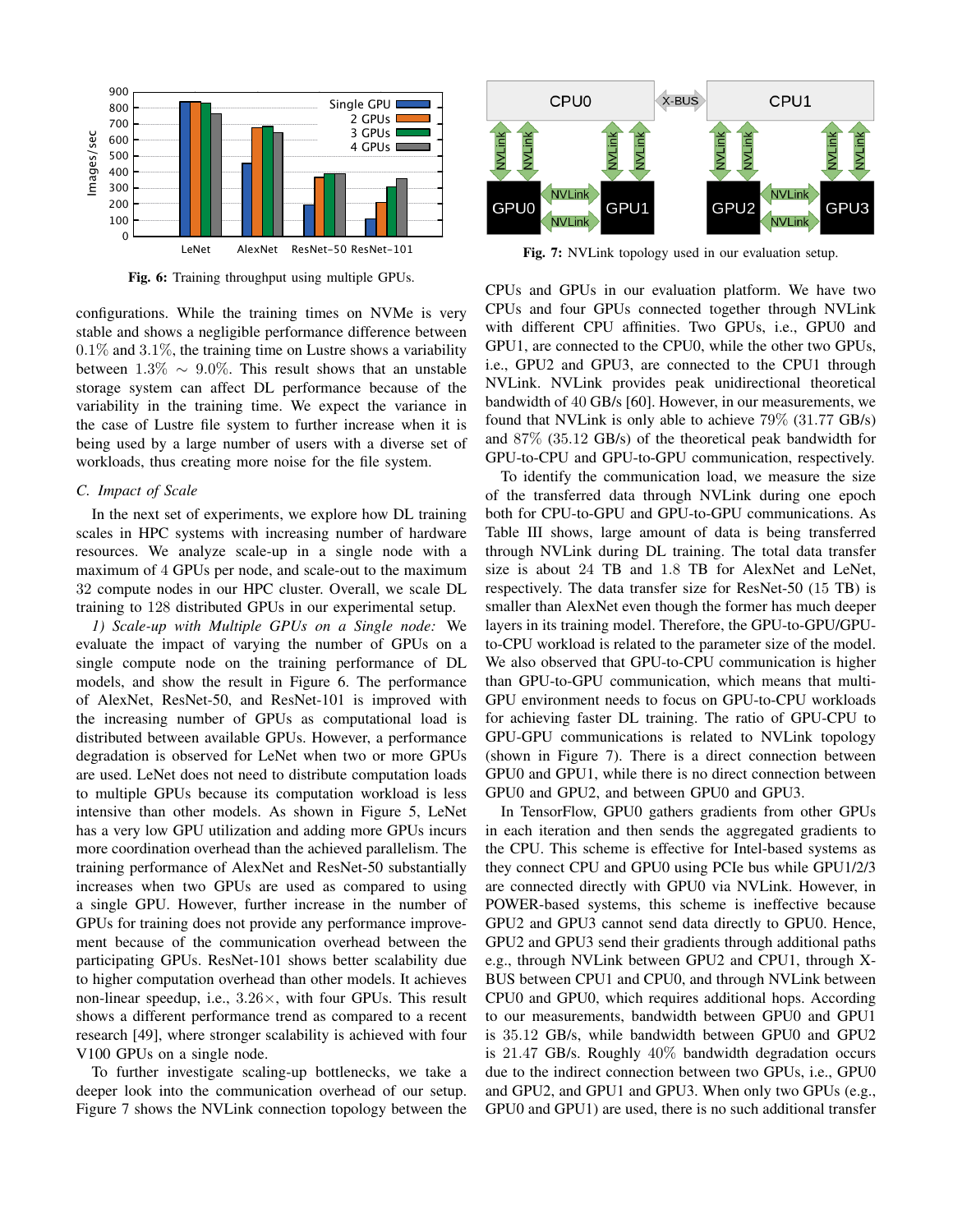TABLE III: Total data transfer (GB) through NVLink using 4 GPUs.

|           | <b>GPU-to-CPU</b> | <b>GPU-to-GPU</b> | <b>Total</b> |
|-----------|-------------------|-------------------|--------------|
| LeNet     | 1520              | 326               | 1846         |
| AlexNet   | 20355             | 3832              | 24187        |
| ResNet-50 | 13136             | 1948              | 15084        |

bottleneck. However, when four GPUs are used, GPU0 has to wait for a longer period of time to receive gradients from GPU2 and GPU3. Thus, the current multi-GPU environment of our target HPC system does not provide scalability for DL training with TensorFlow framework. This observation advocates developing new workflow schemes that incorporate GPU connection topology in making task assignments decisions.

*2) Scale-out with Multiple nodes:* One of the common approaches for distributed training is to use the standard distributed TensorFlow which consists of multiple parameter servers and workers. One or more parameter servers aggregate gradients and broadcast corresponding updates to the worker nodes. Each worker then executes computational parts, such as convolution operation, of the DL model. The native distributed TensorFlow framework uses protocol buffer [61] based Google's remote procedure call (gRPC) [62] for efficient high performance communication between the compute nodes.

We employ the standard distributed TensorFlow framework with multiple parameter servers and workers and study the impact of cluster configurations on distributed DL throughput. We varied the number of parameter servers or workers in this set of experiments, while other options, such as backend storage, are fixed. Each scenario was executed on parallel file system with a fixed batch size of 128 images per node. We do not include AlexNet in our scalability study due to the occurrence of a well-known NaN (Not a Number) [63] error with TensorFlow.

*a) Scalability with Multiple Workers:* Figure 8a shows the training throughput when the number of compute nodes increases 32 nodes using a separate parameter server. LeNet shows a scalable performance improvement up to 1211%, and ResNet-50 also shows performance improvement of 94%  $\sim$ 1094%, as compared to the single-worker training. ResNet-101 shows a similar performance trend, i.e.,  $93\% \sim 1012\%$ improvement, as compared to the single-worker training. The ResNet models show less performance improvement with 32 nodes as compared to LeNet. This is because LeNet has lower checkpointing overhead with less parameters as compared to ResNet models. Although the training is scalable, the checkpointing mechanism is not scalable with multi-node. In our experiment, checkpointing with Tensorflow takes about 5 seconds in LeNet, but it takes about 70 seconds in ResNet-101. This result shows that although high speed network can provide scale-out performance, it is critical to develop scalable checkpointing techniques for models that have a large number of parameters to deliver high scalability.

Accuracy: Existing studies [64], [65] show that training with large batches using multiple nodes results in slow convergence. Our experiments also confirm this trend as shown in figure 8b. However, distributed training is still promising and



Fig. 8: Distributed training with multiple workers.

several efforts [16], [50], [66], [67] are exploring methods to reduce accuracy degradation. Learning rate algorithms, such as Layer-wise Adaptive Rate Scaling (LARS) [50], can be effectively used to mitigate the impact of accuracy loss. Recent efforts [16], [66], [67] have demonstrated performance improvement for large-batch training without sacrificing accuracy by using LARS-based methods.

*b) Scalability with Multiple Parameter Servers:* Our previous experiments use only one parameter server. In this experiment, we study parameter server scalability by increasing the number of parameter servers from 1 to 16 on a cluster with 16 worker nodes and show the results in Figure 9a.

Counterintuitively, increasing the number of parameter servers is less effective for all DL models, which shows different trend compared to the past research [30]. For LeNet, using more parameter servers is ineffective, whereas, for ResNet-50 and ResNet-101, there is a slight improvement initially, but no performance gain is observed going beyond more than 4 parameter servers. Combined with the previous observations of scaling with multiple workers, the result of this experiment shows that when scaling-out a DL model, it is more efficient to increase the number of workers instead of the number of parameter servers. Network bandwidth is known [46] to have an impact on parameter server's performance as network congestion increases when serving multiple workers. However, high network bandwidth, i.e. 100 Gbps, equipped in our setup reduces the performance impact of such network congestion and results in the negligible end-to-end performance improvement. On the contrary, older HPC systems or cloud computing systems deploy network with lower bandwidth (e.g., NERSC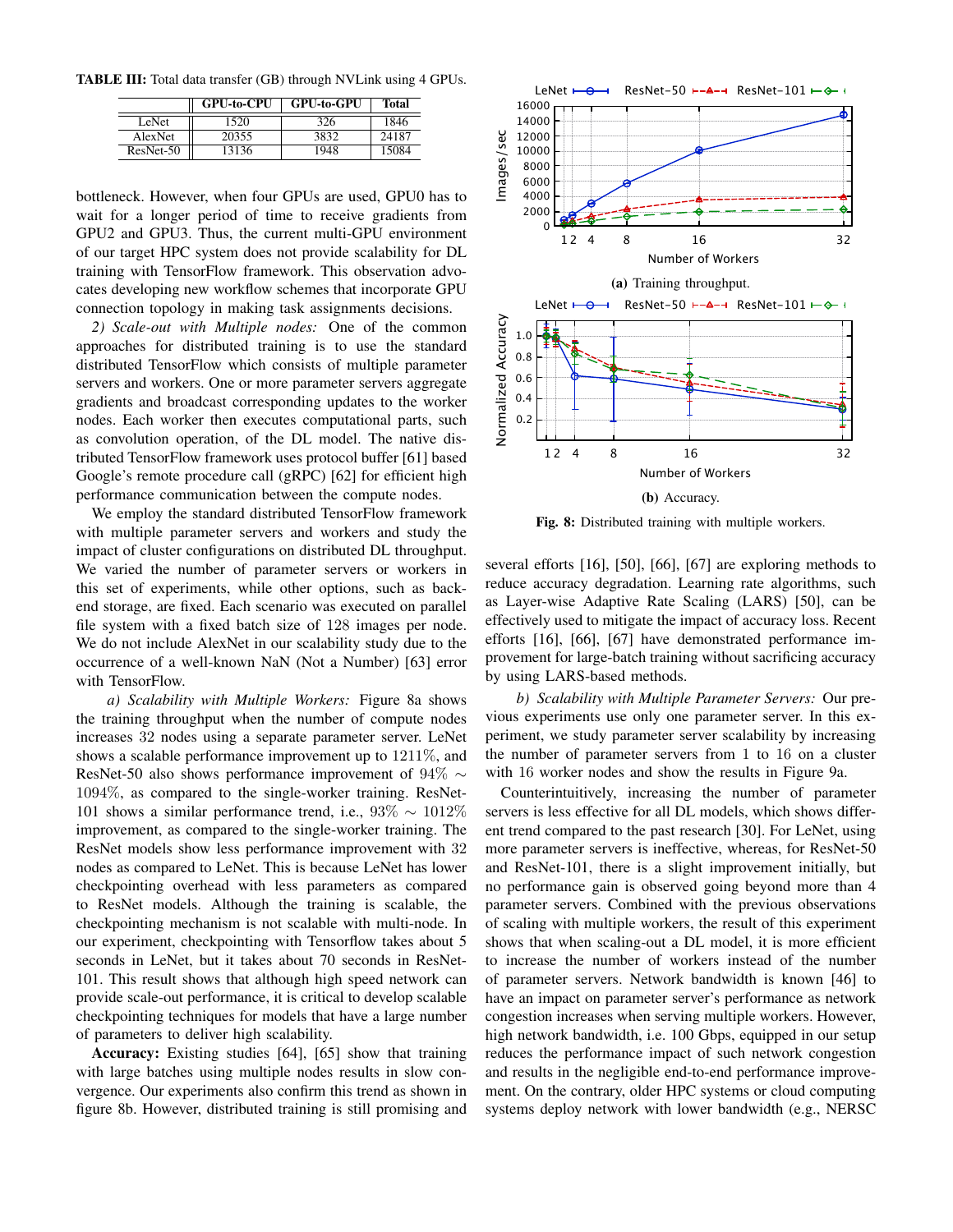

Fig. 9: Distributed training with multiple parameter servers.

Cori 66.4 Gbps, Amazon EC2 10 Gbps) [68] can benefit more from scaling parameter servers.

Accuracy: The existing study [23] shows that multiple parameter servers results in slow convergence performance. Our result, shown in Figure 9b, shows a similar pattern. The accuracy reduces with the increase in the number of parameter servers. Asynchronous updates of multiple parameter servers results in unsynchronized partitions between parameter server nodes, which causes slow-down of convergence [48], [69]. This result underscores the conclusions of the existing studies [48], [69]–[71].

## *D. Impact of Workload Configurations*

In this set of experiments, we explore the performance impact of application configurations. The goal of this evaluation is to provide insights and guidance on how to configure DL training on supercomputers to best utilize the capability of the resources and realize best performance without loosing training accuracy.

*1) Data Format:* A recent study shows that the data format can impact training time while achieving same quality [72]. Specifically, key-value (KV) stores such as LMDB [73] can provide  $17\times$  speedup [72] as compared to using separate image files (e.g., PNG format) as input dataset. KV stores have also been used as HPC storage back-ends because of achieving high performance and high scalability with simple design and easy to use interfaces. Thus, we investigate how using KV stores in our HPC platform can impact the performance of DL applications. To this end, we measure the training performance with two different storage options, namely, TFRecordformatted [74] files on Lustre file system, and LMDB [73]



Fig. 10: Training throughput with TFRecords and LMDB.

database files on the Lustre file systems. TFRecord file format is a TensorFlow-specific binary format whereas LMDB is a light and simple-to-deploy B+ tree-based KV store.

The default implementation of TensorFlow does not provide mechanism to create LMDB data files from the input datasets. Therefore, we implemented a  $C_{++}$  based parser that creates a LMDB database file from the provided ImageNet datasets. In our evaluation, TFRecords-formatted files and LMDB database files are located on the Lustre file systems. Figure 10 shows that the performance difference between TFRecords and LMDB is negligible, i.e., under  $1\%$  as compared to each other. We note a different performance trend from an existing analysis [72] of using image files in the storage systems for training DNN models. File systems cannot provide superior indexing and caching mechanism to locate image files because it caches blocks from the same image file [72], thus providing poor performance when using separate image files. Instead of using separate image files, TFRecords-formatted files for ImageNet dataset consist of 1024 files for about 1.2 million images. Thus, TFRecords-formatted files can provide comparable throughput when compared to LMDB KV store.

*2) Batch Size:* Batch size per machine is an important parameter configuration in DL applications that can also impact the training performance [65], [66]. As discussed in Section II, a large dataset is partitioned into smaller batches to achieve data parallel training. Large batch sizes will increase computation workload with decreased gradient aggregation frequency and weight update. Here, we analyze how batch size affects training performance by scaling the batch size from 128 to 8192 images on a single node. Figure 11 shows the results. The results of ResNet-50 are not available after 512 images as going beyond 512 images per batch saturates the GPU memory. Intuitively, bigger batch size with higher compute and less communication overhead is preferred for throughput reasons. However, we observe that increasing batch size on a single node does not lead to performance enhancement on the target supercomputer. When the batch size is increased from 128 images to 256 images, it results in negligible performance enhancement, i.e.,  $1.0\% \sim 3.7\%$  for the studied models. Moreover, performance degradation occurs when very large, i.e., 4K and 8K, batch sizes are used. Large batch training is not effective in our system setup. Previous studies [64], [75] have used large batch sizes to reduce the number of training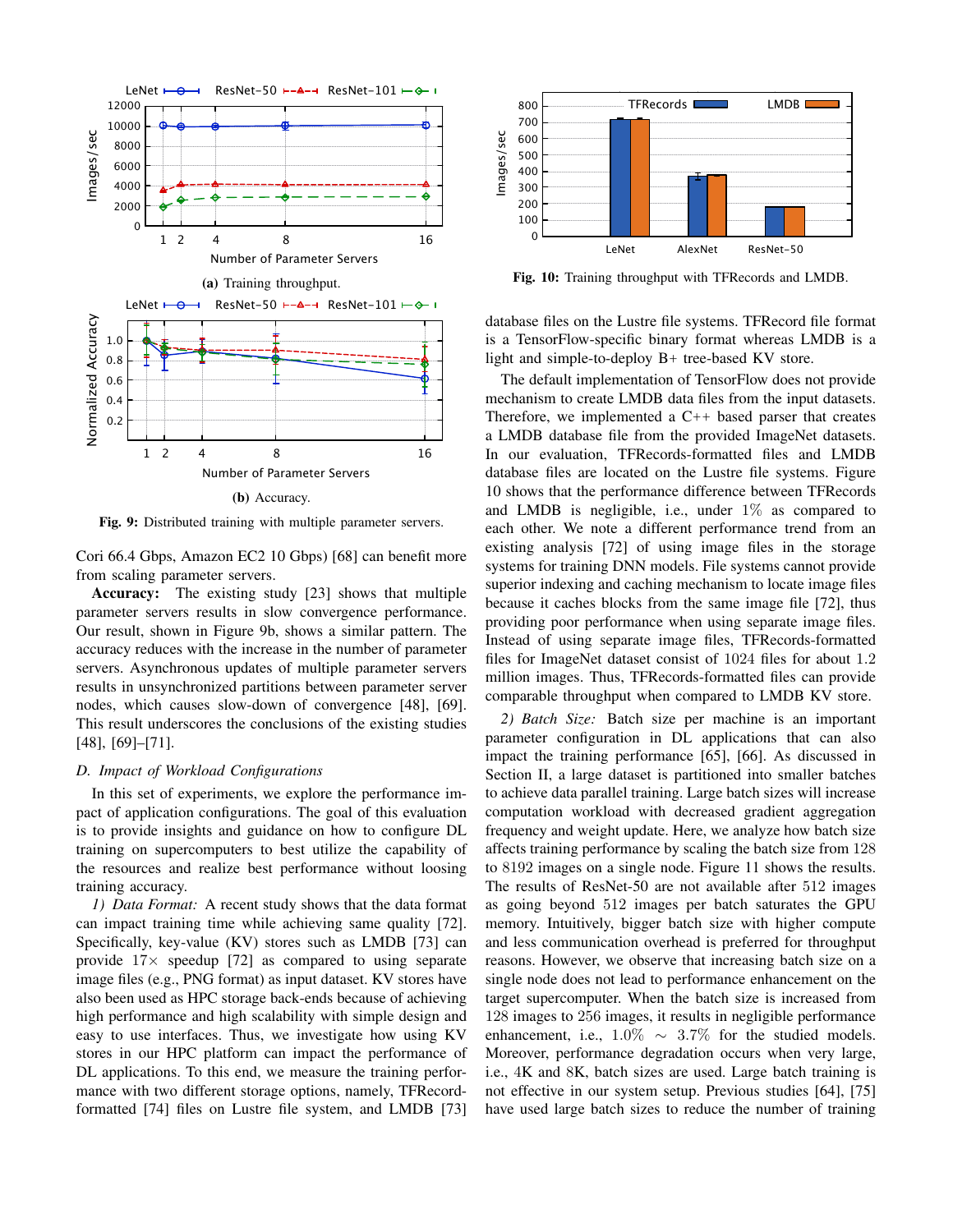

Fig. 11: Training throughput on a single node with increasing batch size.

steps, where the performance gains are obtained by reducing the I/O overhead between CPU and GPU. This assumes slower connections between CPU and GPU, and reducing the training steps is effective in reducing the I/O overhead. While the existing Intel-based HPC systems use PCIe bus between CPU and GPU, the latest POWER-based HPC systems have NVLink  $(5\times)$  faster than PCIe) between CPU and GPU. As a result, the percentage of GPU I/O utilization (e.g., GPUto-GPU copy, CPU-to-GPU copy) is already much low, i.e, the maximum observed is 18.06%, as shown in Figure 12. LeNet and ResNet-50 show lower GPU I/O utilization than AlexNet (3.50%  $\sim 0.08\%$ ), as the number of parameters in these models are less than AlexNet. In our setup, large batch sizes are not helpful in reducing GPU I/O time.

We further measure how large-batch per node affects distributed training with 16 worker nodes and 1 parameter server as shown in Figure 13. Similarly, large-batch training in distributed setting is also not effective on training throughput, while accuracy drops significantly.

## V. DISCUSSION

We made the following key findings based on our evaluation, which show different performance trends from past works on analyzing the performance of DL workloads. These findings help provide insights to system designers and DL scientists.

- Employing multiple GPUs on a single node for training DL workloads does not help in improving the model performance. While using two GPUs may help improve model performance by sharing the load, using additional GPUs diminishes the performance benefits because of the coordination overhead. This is in contrast to the existing practices [49], [58], where using a larger number of GPUs is recommended for scaling DL training performance.
- GPU utilization should be increased by means of designing efficient resource managers or schedulers [76] to obtain scalable training in a multi-GPU system. Although NVLink is used to connect GPUs on a single node, GPUs are not fully utilized.
- Distributed training with multiple workers enhances throughput as compared to single node training, but the performance does not scalable with the increasing number of parameter servers.



Fig. 12: GPU utilization on a single node with increasing batch size.

- Large batch size does not improve training throughput both on a single node and in distributed training. Normally, increasing batch size provides performance enhancements, however, our evaluation reveals only a slight performance improvement, i.e., 2.7% on average, when using a batch size of 256. Also, large-batch training has very limited performance gain for distributed training on multiple nodes. Thus, large batching size may not yield substantial benefits for DL training as commonly expected in other use cases.
- Upgrade of storage system gives limited performance improvement to DL training. Considering the data copying overhead (from parallel file system to locally attached NVMe SSD), it might not be worth using the high performance SSDs for faster data loading.

The lesson learned from the study, i.e., simply adding high-throughput multi-GPUs in HPC might be ineffective for improving DL training performance, would also apply to other accelerators, such as, TPUs, FPGAs, and ASICs, as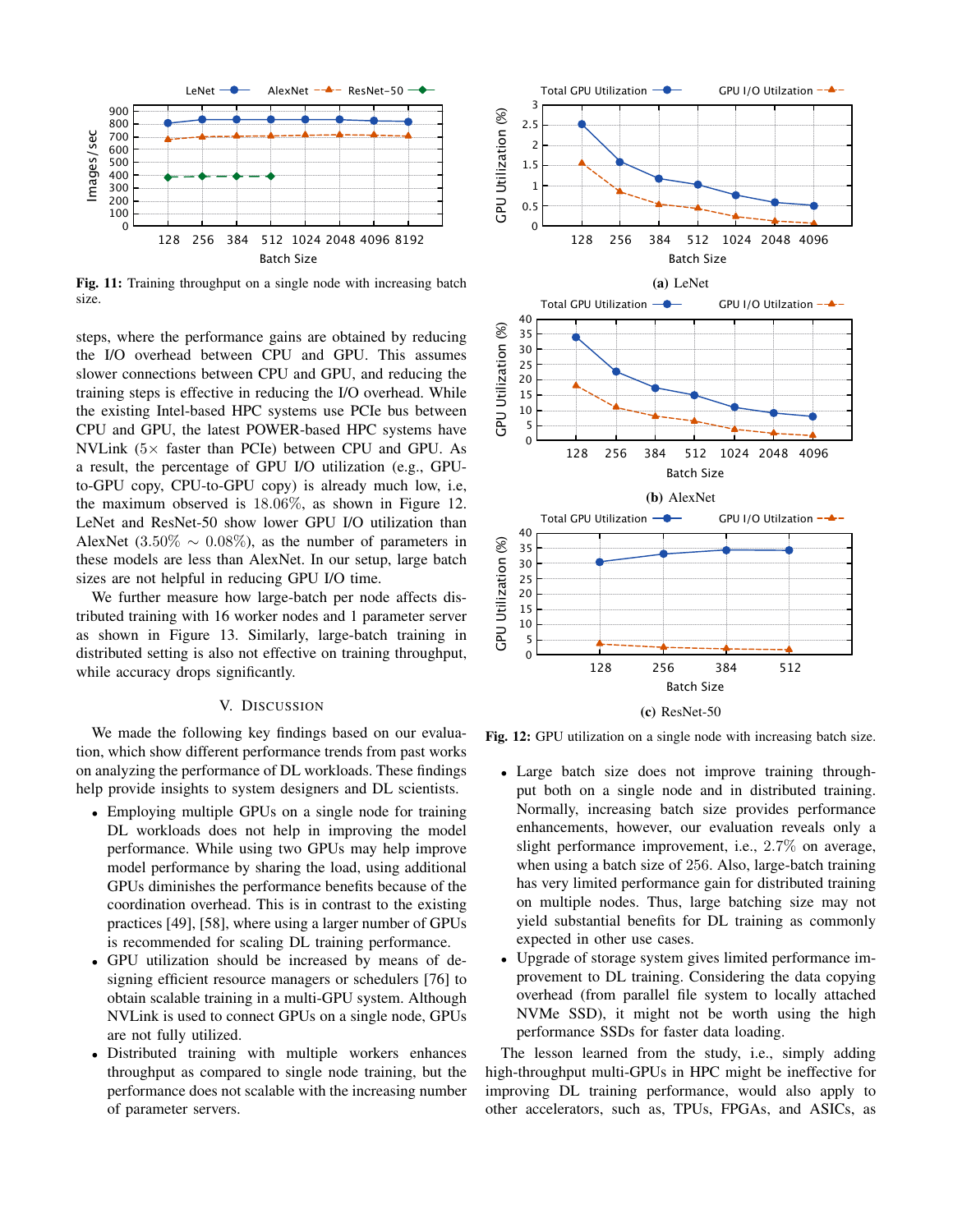

Fig. 13: Distributed training with increasing batch size.

the main underlying causes exposed by our work are the performance differences between CPUs and accelerators, and the I/O limitations between the available processing devices. These causes will exacerbate with the use of specialized accelerators. If these accelerators have comparable compute power as a powerful GPUs and use fast connectivity, such as NVLink, then they will provide a similar performance pattern as observed in this work.

#### VI. RELATED WORKS

The performance of DL training has been studied on different platforms. Mojumder et al. [58] analyzed DL workloads on DGX-1 system that uses the fastest V100 GPUs. Shi et al. [49] evaluated distributed DL performance with multiple machines that have multiple GPUs. Chien et al. [77] analyzed effects of the number of threads, burst buffer for checkpoint, and prefetcher on TensorFlow performance with Xeon-based multi-GPU supercomputers. Xu et al. [31] compared performance of V100 and P100 GPUs. However, these studies are not conducted with the latest hardware upgrades, such as NVLink for GPU-CPU communication, which are critical for improving the performance of DL applications. In contrast, our work performs intensive performance analysis including the impact of NVLink on the performance of DL applications.

There are existing studies on DL training analysis conducted on IBM POWER systems. Shams et al. [29] evaluated DL training performance with NVIDIA's NVLink on an IBM POWER-based machine. Gupta et al. [78] investigated tradeoffs between accuracy and DL training time on IBM POWERbased homogeneous supercomputers without GPUs. While these works have used IBM POWER processors, their evaluation environments are different from the emerging IBM POWER-based heterogeneous supercomputers. Shams et al. focused on a single machine only, unlike HPC systems. Similarly, Gupta et al. did not evaluate on multiple GPUs, which is common in top-ranked supercomputers.

DL performance evaluation has also been studied [21], [79] on cloud platform where Intel CPUs and NVIDIA GPUs are supported by Amazon Web Services (AWS). However, cloud environment differs a lot from HPC environment where dedicated high performance resources, such as CPU, GPU, memory and SSDs are provided without virtualization. Thus, our study is unique and different from such works, and unlike them, our results are applicable to HPC systems.

Although the top two supercomputers are IBM POWERbased heterogeneous HPC systems, there is no comprehensive performance research on HPC systems where IBM POWER CPUs coupled with high-end GPUs are used as compute nodes. To the best of our knowledge, ours is the first work that studies DL on representative systems (similar to topranked supercomputers) and provides detailed performance breakdown using different hardware and software settings.

## VII. CONCLUSION

The use of DL for solving highly complex problems and deriving scientific discoveries is increasing fast. To meet this growing demand, supercomputers are evolving to support popular DL and machine learning workloads by deploying energy-efficient GPUs (such as NVIDIA Tesla GPUs), faster interconnect (such as NVLink and IB), and faster storage systems (such as NVMe SSDs). In this paper, we presented a quantitative performance study and analysis of deep learning training using popular TensorFlow framework on a heterogeneous supercomputing cluster built on IBM POWER-based machines. To the best of our knowledge, this is the first effort to evaluate DL performance on IBM POWER-based heterogeneous supercomputers with a thorough analysis of the impact of hardware settings, such as storage, interconnect, CPUs and GPUs, as well as software configurations, such as batch size and data format. Our evaluation reveals that system insights are required to improve DL performance. Existing practices, e.g., large-batch training, and multi-GPU training, may not be helpful in improving DL throughput performance. The main factors impacting the DL training throughput are GPU utilization, and the communication link performance between CPU and GPU.

#### ACKNOWLEDGMENT

This work is sponsored in part by the NSF under the grants: CNS-1405697, CNS-1615411, and CNS-1565314/1838271. This research used resources of the Oak Ridge Leadership Computing Facility, located in the National Center for Computational Sciences at the Oak Ridge National Laboratory, which is supported by the Office of Science of the DOE under Contract DE-AC05-00OR22725.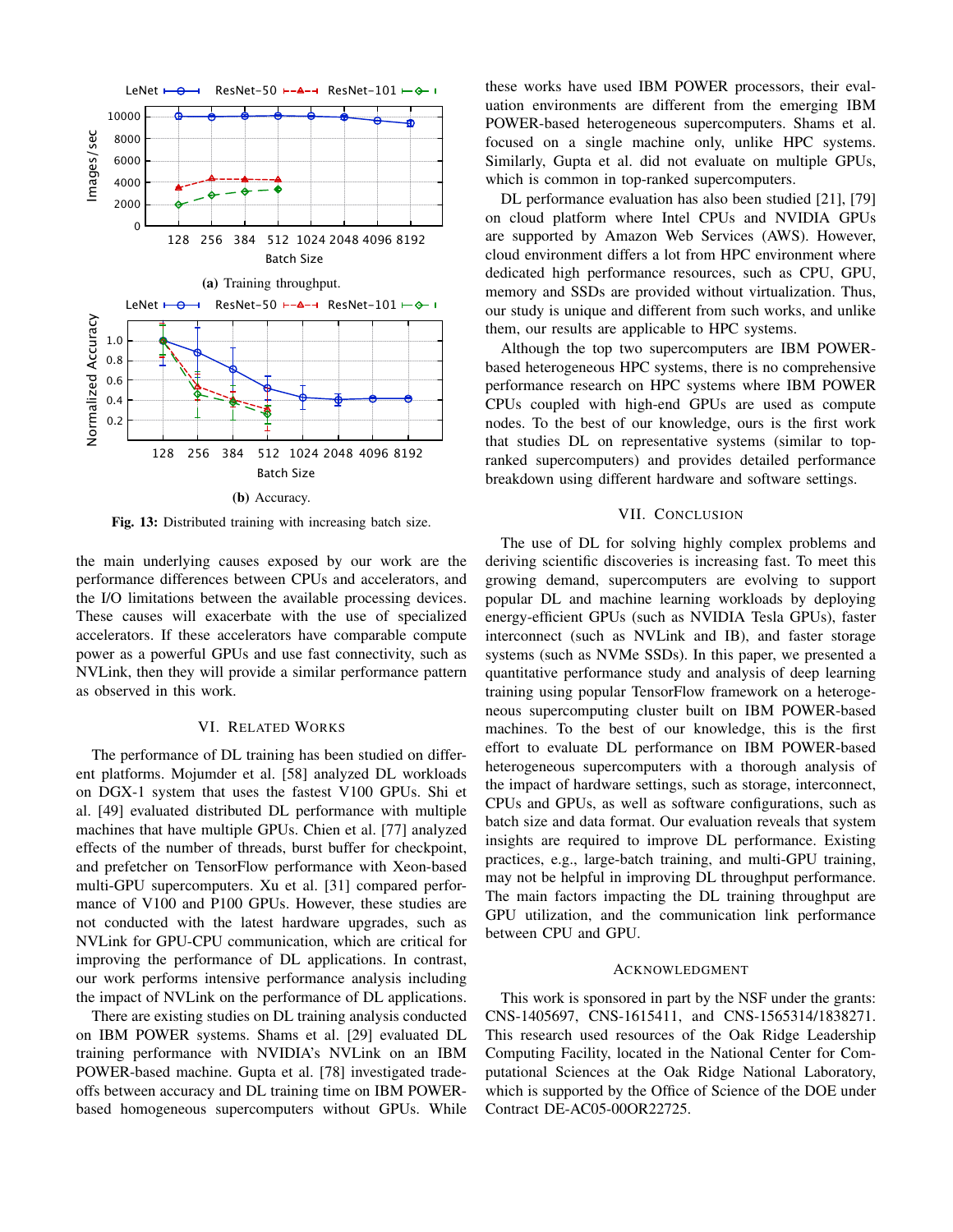#### **REFERENCES**

- [1] Yann LeCun, Yoshua Bengio, and Geoffrey Hinton. Deep learning. *nature*, 521(7553):436, 2015.
- [2] L. Xu, S. Lim, M. Li, A. R. Butt, and R. Kannan. Scaling up dataparallel analytics platforms: Linear algebraic operation cases. In *2017 IEEE International Conference on Big Data (Big Data)*, pages 273–282, Dec 2017.
- [3] L. Xu, S. Lim, A. R. Butt, S. R. Sukumar, and R. Kannan. Fatman vs. littleboy: Scaling up linear algebraic operations in scale-out data platforms. In *2016 1st Joint International Workshop on Parallel Data Storage and data Intensive Scalable Computing Systems (PDSW-DISCS)*, pages 25–30, Nov 2016.
- [4] Sander Dieleman, Kyle W Willett, and Joni Dambre. Rotationinvariant convolutional neural networks for galaxy morphology prediction. *Monthly notices of the royal astronomical society*, 450(2):1441– 1459, 2015.
- [5] Geert Litjens, Thijs Kooi, Babak Ehteshami Bejnordi, Arnaud Arindra Adiyoso Setio, Francesco Ciompi, Mohsen Ghafoorian, Jeroen Awm Van Der Laak, Bram Van Ginneken, and Clara I Sánchez. A survey on deep learning in medical image analysis. *Medical image analysis*, 42:60–88, 2017.
- [6] Jian Zhou and Olga G Troyanskaya. Deep supervised and convolutional generative stochastic network for protein secondary structure prediction. *arXiv preprint arXiv:1403.1347*, 2014.
- [7] Amogh Katti, Giuseppe Di Fatta, Thomas Naughton, and Christian Engelmann. Epidemic failure detection and consensus for extreme parallelism. *The International Journal of High Performance Computing Applications*, 32(5):729–743, 2018.
- [8] Jeffrey S. Vetter, Ron Brightwell, Maya Gokhale, Pat McCormick, Rob Ross, John Shalf, Katie Antypas, David Donofrio, Travis Humble, Catherine Schuman, Brian Van Essen, Shinjae Yoo, Alex Aiken, David Bernholdt, Suren Byna, Kirk Cameron, Frank Cappello, Barbara Chapman, Andrew Chien, Mary Hall, Rebecca Hartman-Baker, Zhiling Lan, Michael Lang, John Leidel, Sherry Li, Robert Lucas, John Mellor-Crummey, Paul Peltz Jr., Thomas Peterka, Michelle Strout, and Jeremiah Wilke. Extreme heterogeneity 2018 - productive computational science in the era of extreme heterogeneity: Report for doe ascr workshop on extreme heterogeneity. 12 2018.<br>[9] ORNL Launches
- **Launches** Summit Supercomputer. *https://www.ornl.gov/news/ornl-launches-summit-supercomputer*, 2018.
- [10] Top500. *http://www.top500.org*, 2018.
- [11] NVIDIA Tesla V100. *https://www.nvidia.com/en-us/data-center/teslav100/*, 2018.
- [12] NVLink. *https://www.nvidia.com/en-us/data-center/nvlink/*, 2018.
- [13] Jonathan Hines. Stepping up to summit. *Computing in Science & Engineering*, 20(2):78–82, 2018.
- [14] Sierra. *https://hpc.llnl.gov/hardware/platforms/sierra*, 2018.
- [15] AI Bridging Cloud Infrastructure (ABCI). *https://abci.ai/*, 2018.
- [16] Thorsten Kurth, Sean Treichler, Joshua Romero, Mayur Mudigonda, Nathan Luehr, Everett Phillips, Ankur Mahesh, Michael Matheson, Jack Deslippe, Massimiliano Fatica, et al. Exascale deep learning for climate analytics. In *Proceedings of the International Conference for High Performance Computing, Networking, Storage, and Analysis*, page 51. IEEE Press, 2018.
- [17] Ning Liu, Jason Cope, Philip Carns, Christopher Carothers, Robert Ross, Gary Grider, Adam Crume, and Carlos Maltzahn. On the role of burst buffers in leadership-class storage systems. In *Mass Storage Systems and Technologies (MSST), 2012 IEEE 28th Symposium on*, pages 1–11. IEEE, 2012.
- [18] Jeffrey S Vetter and Sparsh Mittal. Opportunities for nonvolatile memory systems in extreme-scale high-performance computing. *Computing in Science & Engineering*, 17(2):73–82, 2015.
- [19] Infiniband trade association. *https://www.infinibandta.org/*, 2018.
- [20] Thorsten Kurth, Jian Zhang, Nadathur Satish, Evan Racah, Ioannis Mitliagkas, Md Mostofa Ali Patwary, Tareq Malas, Narayanan Sundaram, Wahid Bhimji, Mikhail Smorkalov, et al. Deep learning at 15pf: supervised and semi-supervised classification for scientific data. In *Proceedings of the International Conference for High Performance Computing, Networking, Storage and Analysis*, page 7. ACM, 2017.
- [21] Shang-Xuan Zou, Chun-Yen Chen, Jui-Lin Wu, Chun-Nan Chou, Chia-Chin Tsao, Kuan-Chieh Tung, Ting-Wei Lin, Cheng-Lung Sung, and Edward Y Chang. Distributed training large-scale deep architectures. In *International Conference on Advanced Data Mining and Applications*, pages 18–32. Springer, 2017.
- [22] Christian Pinto, Yiannis Gkoufas, Andrea Reale, Seetharami Seelam, and Steven Eliuk. Hoard: A distributed data caching system to accelerate deep learning training on the cloud. *arXiv preprint arXiv:1812.00669*, 2018.
- [23] Pijika Watcharapichat, Victoria Lopez Morales, Raul Castro Fernandez, and Peter Pietzuch. Ako: Decentralised deep learning with partial gradient exchange. In *Proceedings of the Seventh ACM Symposium on Cloud Computing*, pages 84–97. ACM, 2016.
- [24] Satish Kumar Sadasivam, Brian W Thompto, Ron Kalla, and William J Starke. Ibm power9 processor architecture. *IEEE Micro*, 37(2):40–51, 2017.
- [25] Burak Bastem, Didem Unat, Weiqun Zhang, Ann Almgren, and John Shalf. Overlapping data transfers with computation on gpu with tiles. In *2017 46th International Conference on Parallel Processing (ICPP)*, pages 171–180. IEEE, 2017.
- [26] Alex Krizhevsky. One weird trick for parallelizing convolutional neural networks. *arXiv preprint arXiv:1404.5997*, 2014.
- [27] Martín Abadi, Paul Barham, Jianmin Chen, Zhifeng Chen, Andy Davis, Jeffrey Dean, Matthieu Devin, Sanjay Ghemawat, Geoffrey Irving, Michael Isard, et al. Tensorflow: a system for large-scale machine learning. In *OSDI*, volume 16, pages 265–283, 2016.
- [28] Víctor Campos, Francesc Sastre, Maurici Yagües, Jordi Torres, and Xavier Giró-i Nieto. Scaling a convolutional neural network for classification of adjective noun pairs with tensorflow on gpu clusters. In *Cluster, Cloud and Grid Computing (CCGRID), 2017 17th IEEE/ACM International Symposium on*, pages 677–682. IEEE, 2017.
- [29] Shayan Shams, Richard Platania, Kisung Lee, and Seung-Jong Park. Evaluation of deep learning frameworks over different hpc architectures. In *Distributed Computing Systems (ICDCS), 2017 IEEE 37th International Conference on*, pages 1389–1396. IEEE, 2017.
- [30] Amrita Mathuriya, Thorsten Kurth, Vivek Rane, Mustafa Mustafa, Lei Shao, Debbie Bard, Victor W Lee, et al. Scaling grpc tensorflow on 512 nodes of cori supercomputer. *arXiv preprint arXiv:1712.09388*, 2017.
- [31] Rengan Xu, Frank Han, and Quy Ta. Deep learning at scale on nvidia v100 accelerators. 2018.
- [32] Summitdev. *https://www.olcf.ornl.gov/for-users/system-userguides/summitdev-quickstart-guide/*, 2019.
- [33] Jia Deng, Wei Dong, Richard Socher, Li-Jia Li, Kai Li, and Li Fei-Fei. Imagenet: A large-scale hierarchical image database. In *Computer Vision and Pattern Recognition, 2009. CVPR 2009. IEEE Conference on*, pages 248–255. Ieee, 2009.
- [34] Lustre. *http://lustre.org*, 2018.
- Adam Sweeney, Doug Doucette, Wei Hu, Curtis Anderson, Mike Nishimoto, and Geoff Peck. Scalability in the xfs file system. In *USENIX Annual Technical Conference*, volume 15, 1996.
- [36] David Kirk. Nvidia cuda software and gpu parallel computing architecture. In *Proceedings of the 6th International Symposium on Memory Management*, ISMM '07, pages 103–104, New York, NY, USA, 2007. ACM.
- [37] Sparsh Mittal and Jeffrey S Vetter. A survey of software techniques for using non-volatile memories for storage and main memory systems. *IEEE Transactions on Parallel and Distributed Systems*, 27(5):1537– 1550, 2016.
- [38] Sudharshan S Vazhkudai, Bronis R de Supinski, Arthur S Bland, Al Geist, James Sexton, Jim Kahle, Christopher J Zimmer, Scott Atchley, Sarp Oral, Don E Maxwell, et al. The design, deployment, and evaluation of the coral pre-exascale systems. In *Proceedings of the International Conference for High Performance Computing, Networking, Storage, and Analysis*, page 52. IEEE Press, 2018.
- [39] Frank B Schmuck and Roger L Haskin. Gpfs: A shared-disk file system for large computing clusters. In *FAST*, volume 2, 2002.
- [40] Yingjin Qian, Xi Li, Shuichi Ihara, Lingfang Zeng, Jürgen Kaiser, Tim Süß, and André Brinkmann. A configurable rule based classful token bucket filter network request scheduler for the lustre file system. In *Proceedings of the International Conference for High Performance Computing, Networking, Storage and Analysis*, page 6. ACM, 2017.
- [41] Weikuan Yu, Jeffrey Vetter, R Shane Canon, and Song Jiang. Exploiting lustre file joining for effective collective io. In *Cluster Computing and the Grid, 2007. CCGRID 2007. Seventh IEEE International Symposium on*, pages 267–274. IEEE, 2007.
- [42] Yann LeCun, Léon Bottou, Yoshua Bengio, and Patrick Haffner. Gradient-based learning applied to document recognition. *Proceedings of the IEEE*, 86(11):2278–2324, 1998.